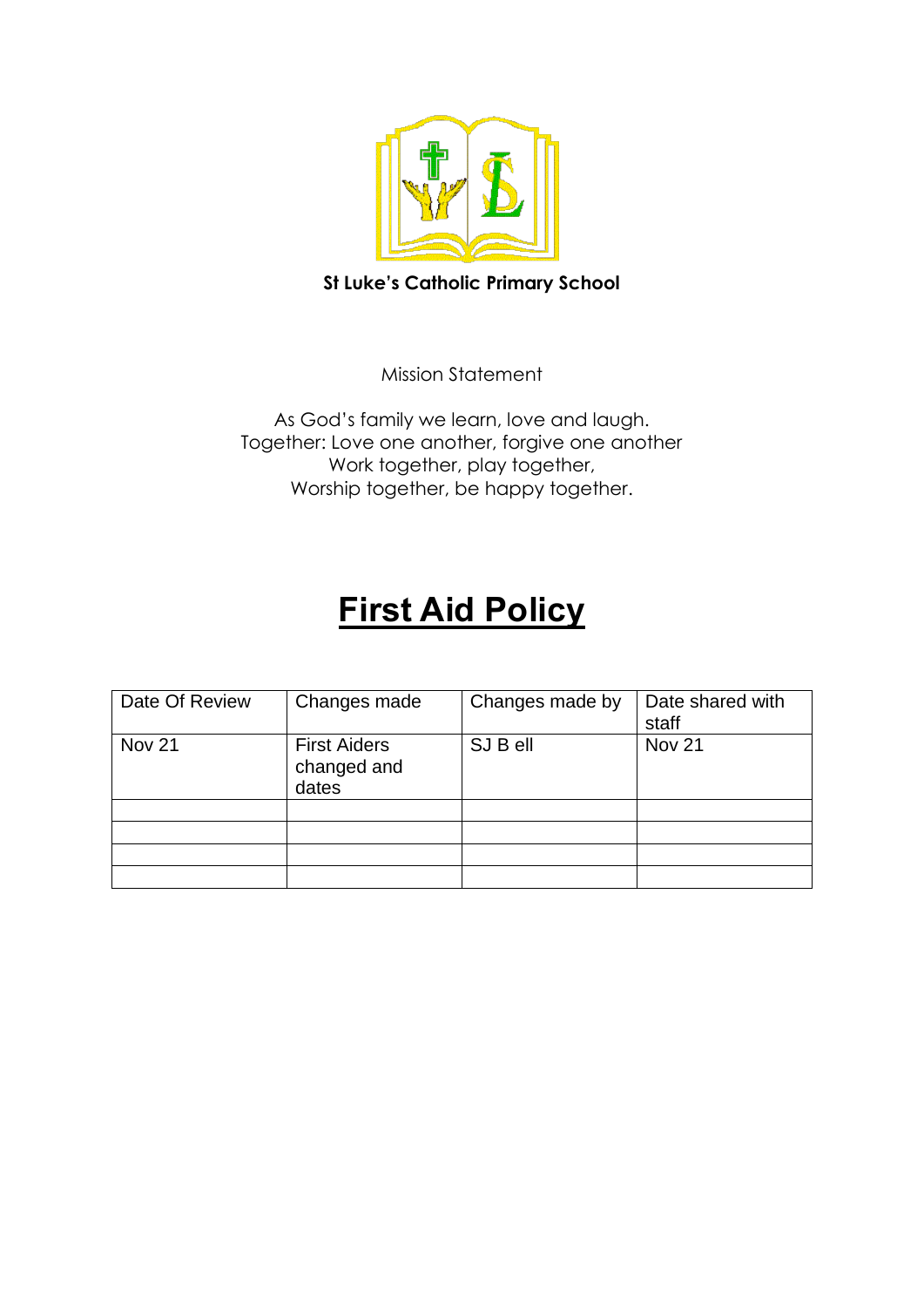### **Contents:**

**[Statement of intent](#page-2-0)** 

- 1. [Legal framework](#page-3-0)
- 2. [Aims](#page-3-1)
- 3. [First aiders](#page-4-0)
- 4. [Automated external defibrillators \(AEDs\)](#page-5-0)
- 5. [Emergency procedures](#page-5-1)
- 6. [Reporting to parents](#page-6-0)
- 7. [Offsite visits and events](#page-6-1)
- 8. [Storage of medication](#page-6-2)
- 9. [Illnesses](#page-7-0)
- 10. [Allergens](#page-7-1)
- 11. [Consent](#page-7-2)
- 12. [Monitoring and review](#page-8-0)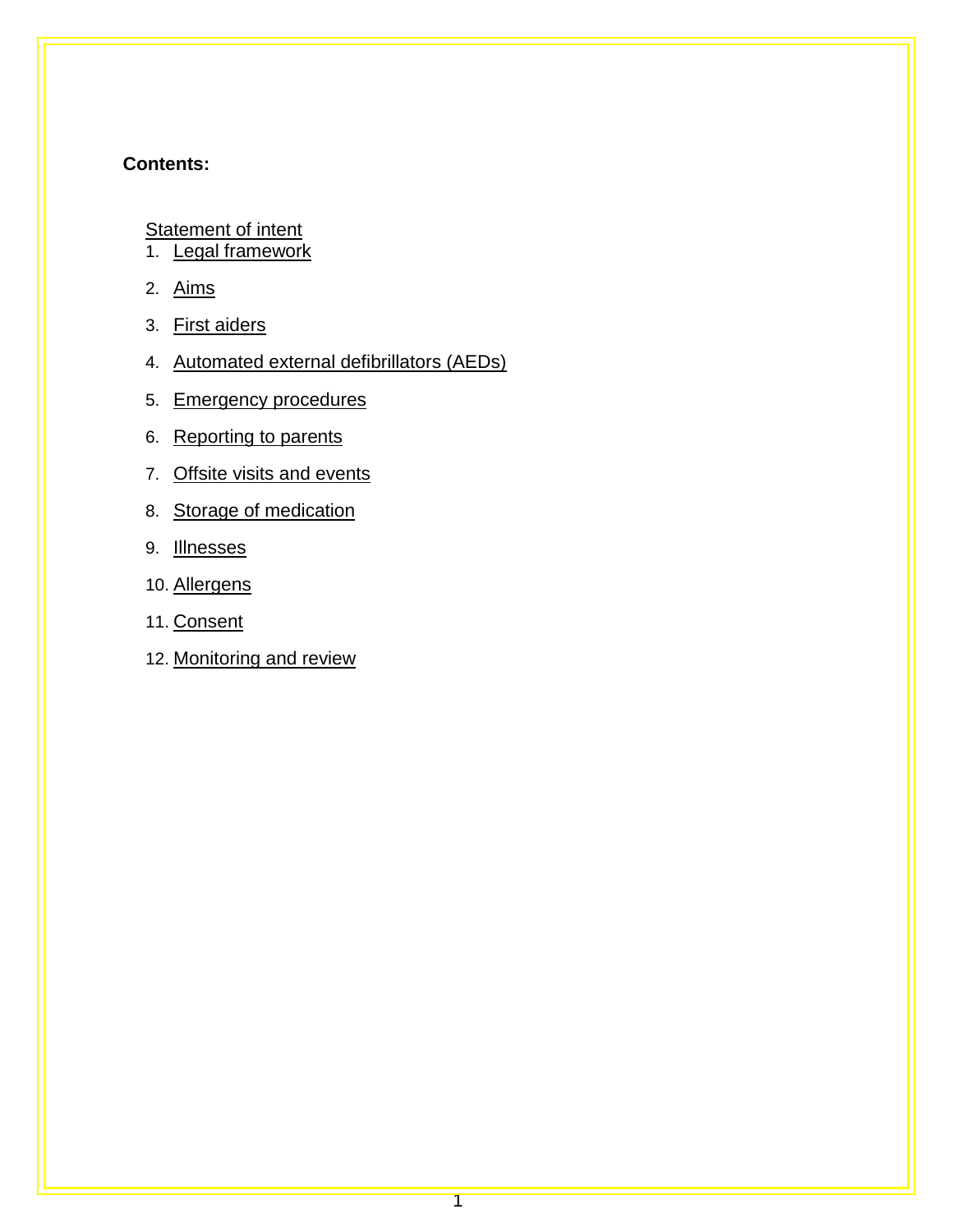#### <span id="page-2-0"></span>**Statement of intent**

St Luke's Catholic Primary School is committed to providing emergency first aid provision in order to deal with accidents and incidents affecting staff, pupils and visitors. The arrangements within this policy are based on the results of a suitable and sufficient risk assessment carried out by the school in regard to all staff, pupils and visitors.

The school will take every reasonable precaution to ensure the safety and wellbeing of all staff, pupils and visitors. Details of such precautions are noted in the following policies:

- Health and Safety Policy
- Behavioural Policy
- Child Protection and Safeguarding Policy
- Lone Working Policy
- Supporting Pupils with Medical Conditions Policy
- Allergen and Anaphylaxis Policy
- Educational Visits and School Trips Policy

The school's administrative team has overall responsibility for ensuring that the school has adequate and appropriate first aid equipment, facilities and personnel, and for ensuring that the correct first aid procedures are followed.

Signed by:

**Head Teacher Chair of Governors** 

Date **Date Date Date Date Date**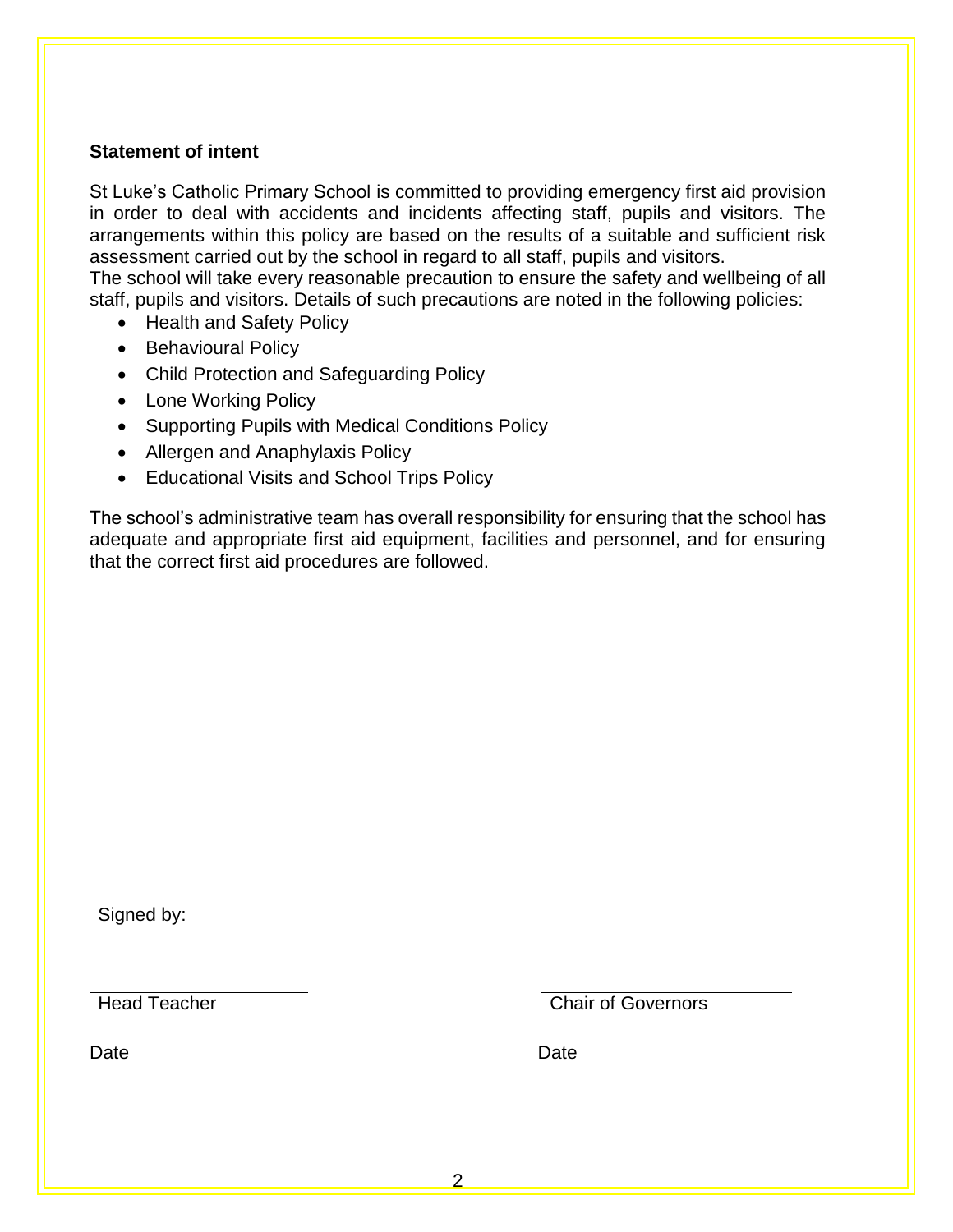# <span id="page-3-0"></span>**1. Legal framework**

- 1.1. This policy has due regard to legislation and statutory guidance, including, but not limited to, the following:
	- Health and Safety at Work etc. Act 1974
	- The Health and Safety (First Aid) Regulations 1981
	- The Management of Health and Safety at Work Regulations 1999
	- DfE (2015) 'Supporting pupils at school with medical conditions'
	- DfE (2000) 'Guidance on First Aid for Schools'
	- DfE (2018) 'Automated external defibrillators (AEDs)'

#### <span id="page-3-1"></span>**2. Aims**

- 2.1. All staff will read and be aware of this policy, know who to contact in the event of any illness, accident or injury, and ensure that this policy is followed.
- 2.2. Staff will always use their best endeavours to secure the welfare of pupils.
- 2.3. Anyone on the school premises is expected to take reasonable care for their own and other's safety.
- 2.4. The aims of this policy are to:
	- Ensure that the school has adequate, safe and effective first aid provision for every pupil, member of staff and visitor to be well looked after in the event of any illness, accident or injury, no matter how major or minor.
	- Ensure that staff and pupils are aware of the procedures in the event of any illness, accident or injury.
	- Ensure that medicines are only administered at the school when express permission has been granted for this.
	- Ensure that all medicines are appropriately stored.
	- Promote effective infection control.
- 2.5. Nothing in this policy will affect the ability of any person to contact the emergency services in the event of a medical emergency. For the avoidance of doubt, staff should dial 999 in the event of a medical emergency before implementing the terms of this policy and make clear arrangements for liaison with ambulance services on the school site.
- 2.6. To achieve the aims of this policy, the school will have suitably stocked first aid boxes in line with the assessment of needs. Where there is no special risk identified, a minimum provision of first aid items will be as follows: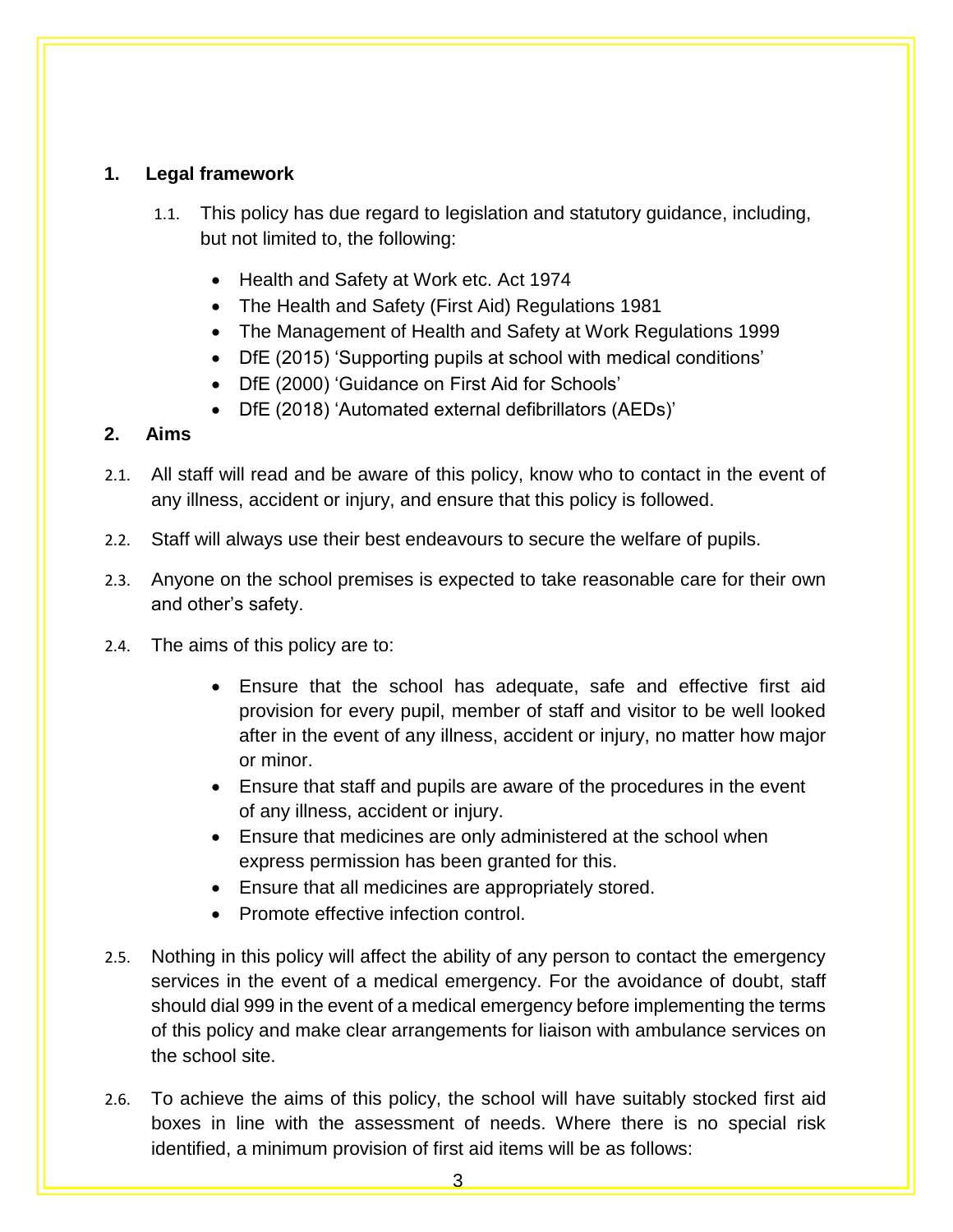- A leaflet giving general advice on first aid
- 20 individually wrapped sterile adhesive dressings, of assorted sizes
- 2 sterile eye pads
- 4 individually wrapped triangular bandages, preferably sterile
- 6 safety pins
- 6 medium-sized (approximately 12cm x 12cm) individually wrapped sterile unmedicated wound dressings
- 2 large-sized (approximately 18cm x 18cm) individually wrapped sterile unmedicated wound dressings
- 1 pair of disposable gloves
- Equivalent or additional items are acceptable
- All first aid containers will be identified by a white cross on a green background
- 2.7. The lead first aider is responsible for examining the contents of first aid boxes, including any mobile first aid boxes for offsite use – these will be frequently checked and restocked as soon as possible after use. Items will be safely discarded after the expiry date has passed.
- 2.8. First aid boxes are in the following areas:
	- The school office
	- School Hall

#### <span id="page-4-0"></span>**3. First aiders**

- 3.1. The main duties of first aiders will be to administer immediate first aid to pupils, staff or visitors, and to ensure that an ambulance or other professional medical help is called, when necessary.
- 3.2. First aiders will ensure that their first aid certificates are kept up-to-date through liaison with the SBM.
- 3.3. Each classroom's first aiders will be responsible for ensuring all first aid kits are properly stocked and maintained. The first aid appointed person(s) will be responsible for maintaining supplies.
- 3.4. The current first aid appointed person(s) are:

| <b>Name</b> | <b>Contact</b> | <b>Location</b> | Date of first<br>aid<br>qualification |
|-------------|----------------|-----------------|---------------------------------------|
| Name        | Email address  | Location        | Date                                  |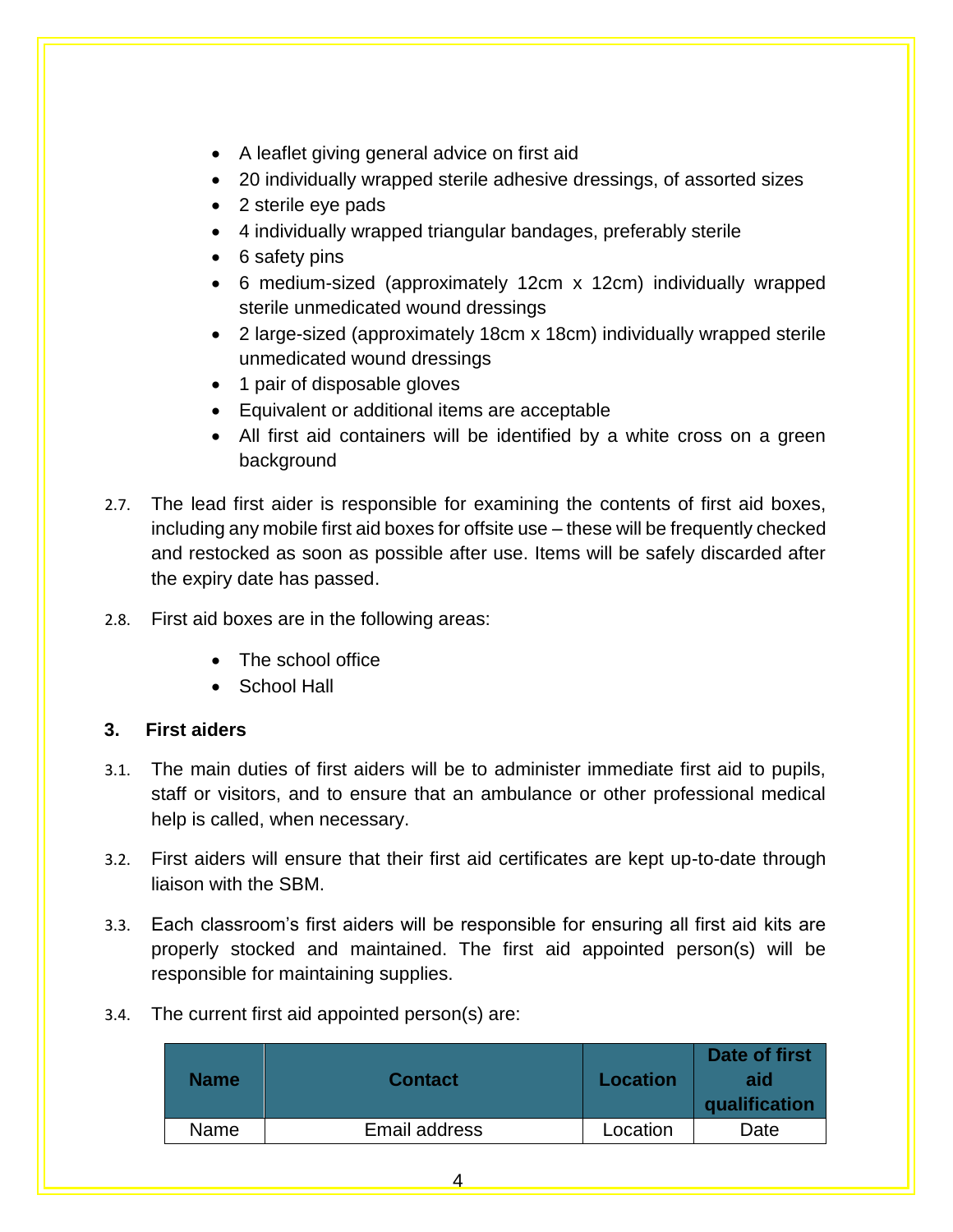| Sue Bell            | admin@stlukes.cheshire.sch.uk      | Office                | <b>July 2021</b>  |
|---------------------|------------------------------------|-----------------------|-------------------|
| Liam<br>Taylor      | ltaylor@stlukes.cheshire.sch.uk    | Class1                | <b>June 2021</b>  |
| Heather<br>Ledsham  | tdans@stlukes.cheshire.sch.uk      | Reception<br>Class    | <b>June 2021</b>  |
| Sharon<br>Harrogate | sharrogate@stlukes.cheshire.sch.uk | Teaching<br>Assistant | September<br>2021 |

# <span id="page-5-0"></span>**4. Automated external defibrillators (AEDs)**

- 4.1. The school has procured an AED, which is located outside the school office.
- 4.2. Where the use of the AED is required, individuals will follow the step-by-step instructions displayed on the device.
- 4.3. A general awareness briefing session, to promote the use of AEDs, will be provided to staff on an annual basis.
- 4.4. Use of the AED will be promoted to pupils during **PSHE lessons**.

#### <span id="page-5-1"></span>**5. Emergency procedures**

- 5.1. If an accident, illness or injury occurs, the member of staff in charge will assess the situation and decide on the appropriate course of action, which may involve calling for an ambulance immediately or calling for a first aider.
- 5.2. If called, a first aider will assess the situation and take charge of first aider administration.
- 5.3. If the first aider does not consider that they can adequately deal with the presenting condition by the administration of first aid, then they will arrange for the injured person to access appropriate medical treatment without delay.
- 5.4. Where an initial assessment by the first aider indicates a moderate to serious injury has been sustained, one or more of the following actions will be taken:
	- Administer emergency help and first aid to all injured persons. The purpose of this is to keep the victim(s) alive and, if possible, comfortable, before professional medical help can be called. In some situations, immediate action can prevent the accident from becoming increasingly serious, or from involving more victims.
	- Call an ambulance or a doctor, if this is appropriate after receiving a parent's clear instruction, take the victim(s) to a doctor or to a hospital. Moving the victim(s) to medical help is only advisable if the person doing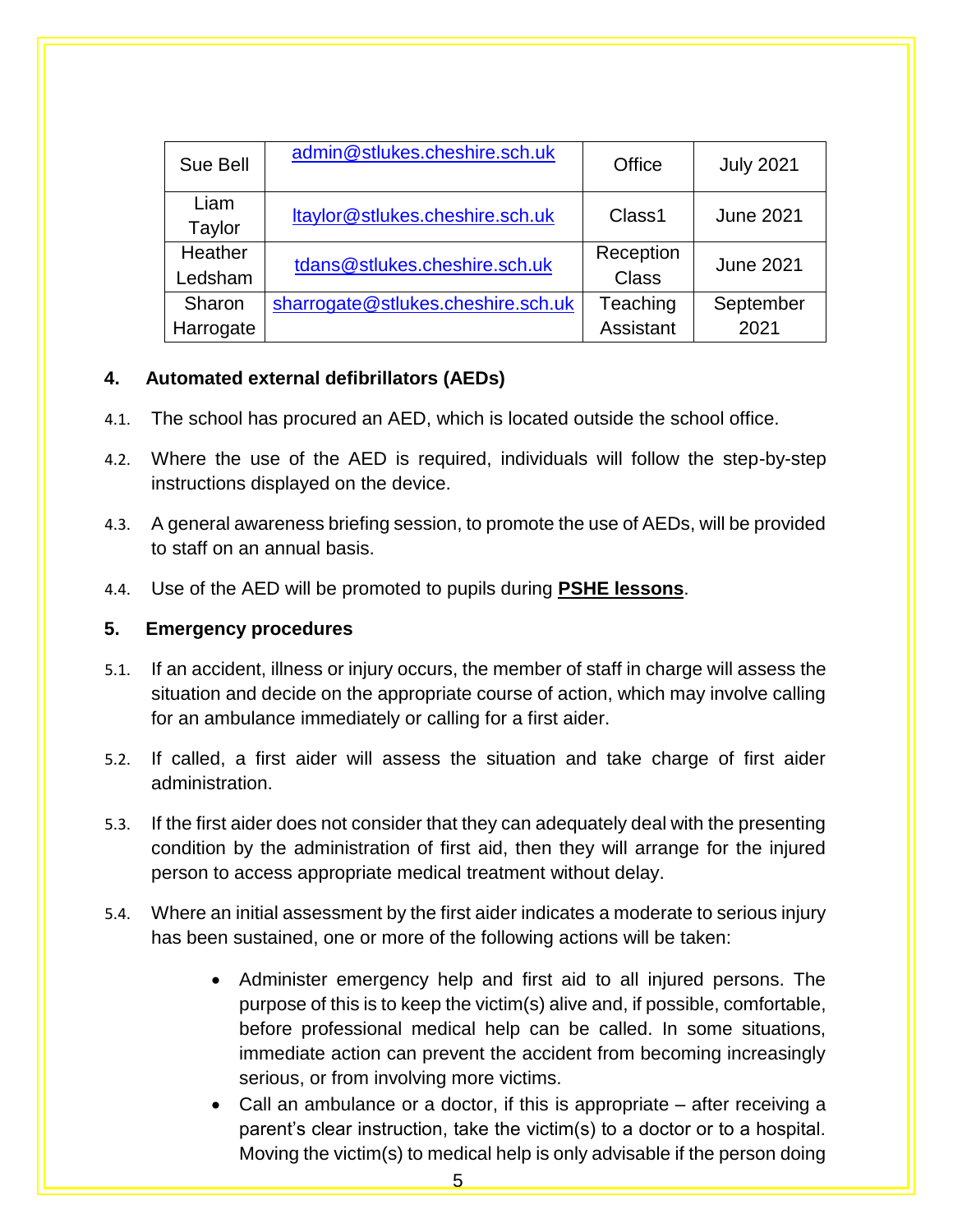the moving has sufficient knowledge and skill to move the victim(s) without making the injury worse.

- Ensure that no further injury can result from the accident, either by making the scene of the accident safe, or (if they are fit to be moved) by removing injured persons from the scene.
- See to any pupils who may have witnessed the accident or its aftermath and who may be worried, or traumatised, despite not being directly involved. They will need to be escorted from the scene of the accident and comforted. Younger or more vulnerable pupils may need parental support to be called immediately.
- 5.5. Once the above action has been taken, the incident will be reported promptly to:
	- The Head Teacher.
	- The victim(s)'s parents.

#### <span id="page-6-0"></span>**6. Reporting to parents**

- 6.1. In the event of incident or injury to a pupil, at least one of the pupil's parents will be informed as soon as practicable.
- 6.2. Parents will be informed in writing of any injury to the head, whether minor or major, and be given guidance on the action to take if symptoms develop.
- 6.3. In the event of a serious injury or an incident requiring emergency medical treatment, the pupil's class teacher will telephone the pupil's parents as soon as possible.
- 6.4. A list of emergency contacts will be kept at the school office.

#### <span id="page-6-1"></span>**7. Offsite visits and events**

- 7.1. Before undertaking any offsite visits or events, the teacher organising the trip or event will assess the level of first aid provision required by undertaking a suitable and sufficient risk assessment of the visit or event and the persons involved.
- 7.2. For more information about the school's educational visits requirements, please see the Educational Visits and School Trips Policy.

# <span id="page-6-2"></span>**8. Storage of medication**

8.1. Medicines will always be stored securely and appropriately in accordance with individual product instructions, save where individual pupils have been given responsibility for keeping such equipment with them.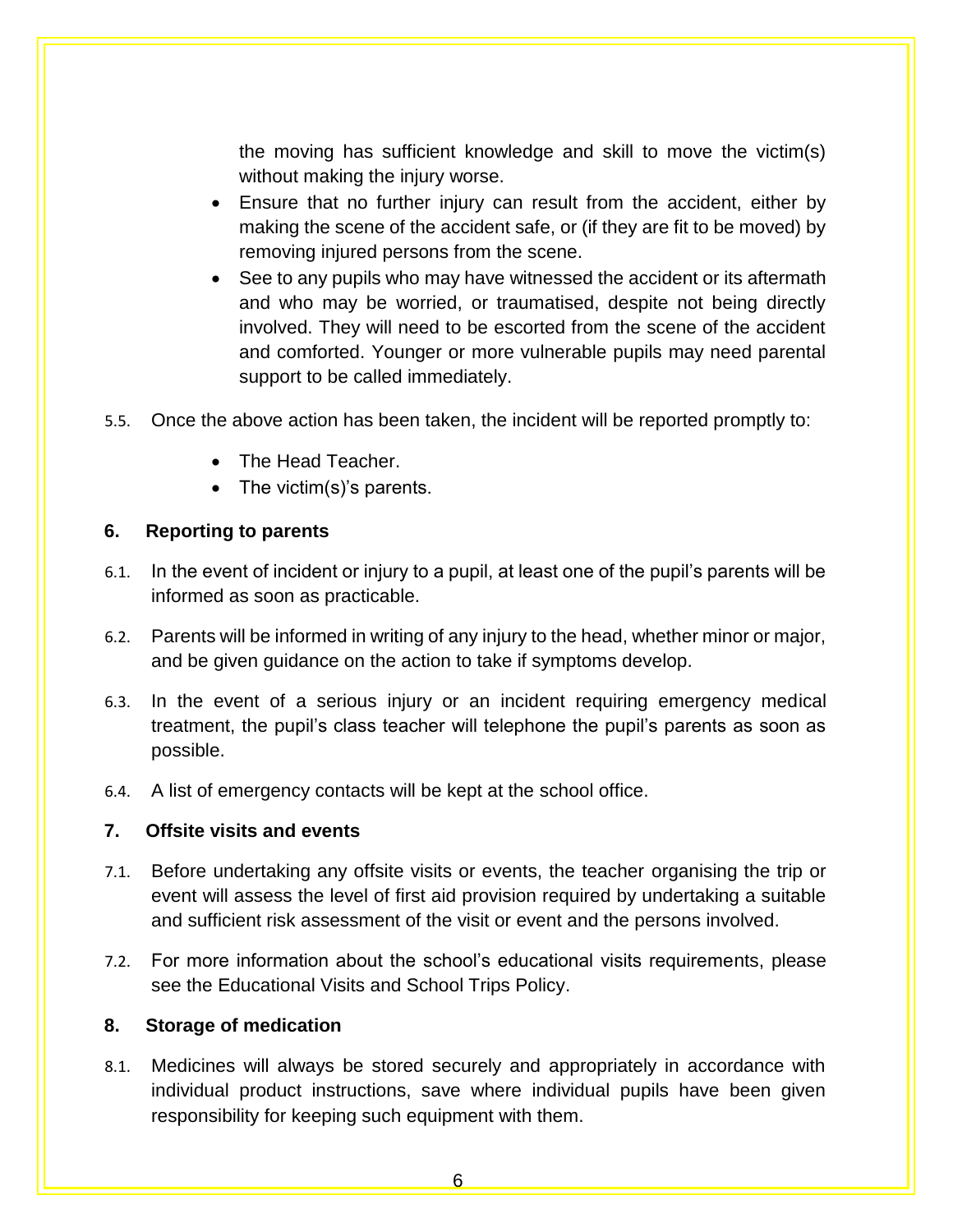- 8.2. All medicines will be stored in the original contained in which they were dispensed, together with the prescriber's instructions for administration, and properly labelled, showing the name of the patient, the date of prescription and the date of expiry of the medicine.
- 8.3. All medicines will be returned to the parent for safe disposal when they are no longer required or have expired.
- 8.4. An emergency supply of medication will be available for pupils with medical conditions that require regular medication or potentially lifesaving equipment, e.g. an EpiPen.
- 8.5. Parents will advice the school when a child has a chronic medical condition or severe allergy so that an IHP can be implemented and staff can be trained to deal with any emergency in an appropriate way. Examples of this include epilepsy, diabetes and anaphylaxis. A disclaimer will be signed by the parents in this regard.

#### <span id="page-7-0"></span>**9. Illnesses**

- 9.1. When a pupil becomes ill during the school day, the parents will be contacted and asked to pick their child up as soon as possible.
- 9.2. A quiet area will be set aside for withdrawal and for pupils to rest while they wait for their parents to pick them up. Pupils will be monitored during this time.

#### <span id="page-7-1"></span>**10. Allergens**

10.1. Where a pupil has an allergy, this will be addressed via the school's Allergen and Anaphylaxis Policy.

#### <span id="page-7-2"></span>**11. Consent**

- 11.1. Parents will be asked to complete and sign a medical consent form when their child is admitted to the school, which includes emergency numbers, details of allergies and chronic conditions, and consent for the administration of emergency first aid – these forms will be updated periodically.
- 11.2. Staff do not act 'in loco parentis' in making medical decisions as this has no basis in law – staff will always aim to act and respond to accidents and illnesses based on what is reasonable under the circumstances and will always act in good faith while having the best interests of the pupil in mind – guidelines will be issued to staff in this regard.